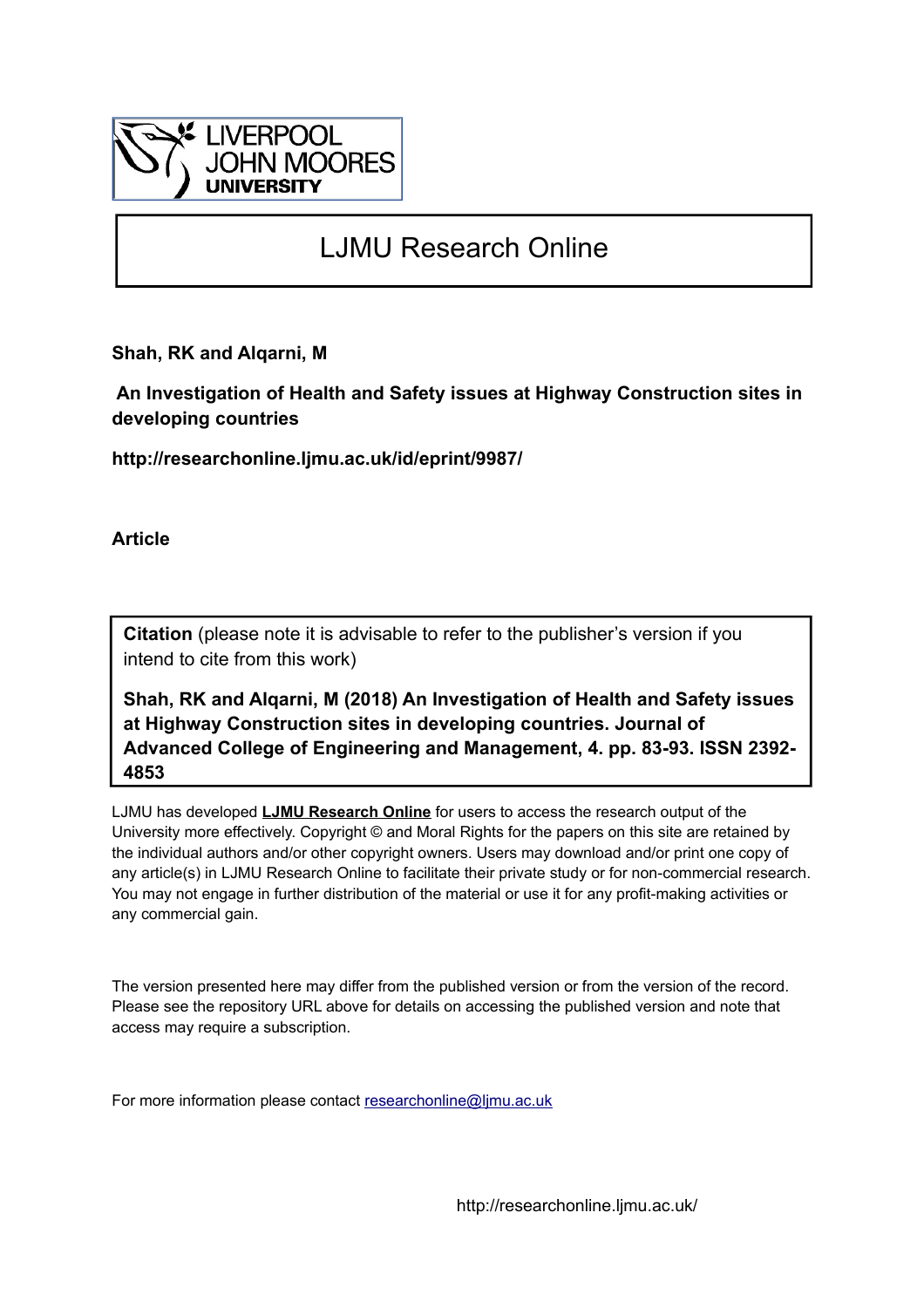#### Journal of Advanced College of Engineering and Management, Vol. 4, 2018

## **AN INVESTIGATION OF HEALTH AND SAFETY ISSUES AT HIGHWAY CONSTRUCTION SITES IN DEVELOPING COUNTRIES**

R. K. Shah<sup>1</sup> and M. Alqarni<sup>2</sup>

<sup>1</sup>Senior Lecturer in construction management and civil engineering, Department of the Built Environment, Faculty of Technology and Environment, Liverpool John Moores University, Liverpool, L3 3AF, UK Email Address: r.shah@ljmu.ac.uk

 $\mathcal{L}_\text{max}$ 

#### **Abstract**

Construction activities on highway projects are the key source of safety risks to workers and motorists. Workplace fatalities and injuries have significantly reduced since 1970 after implementation of OSHA (Occupational Safety and Health Administration) regulations. However, ergonomic injuries caused by ergonomic risk factors such as awkward or sustained posture, forceful exertion or stain, contract pressure, exposure to vibration, extreme heat or cold environment have major impact on the productivity and safety on the highway construction sites. The paper focuses on identifying the existing safety practices that aid to prevent ergonomic injuries at the highway construction sites. A comprehensive review of literature reveals that majority of work place injuries and fatality victims are from private employment whereas a very few injuries coming from the state or local government employees from contractors. The primary data was collected using questionnaire survey, interview and observations and the spreadsheet was used to analyse the collected data about the causes of workplace injuries and possible measures. The survey results reveal that the most of the injuries such as musculoskeletal disorders, strain and accidents transpired due to the collision with equipment and vehicle's related incidents. Dump truck, tippers, motor graders and cars cause the frequently reported workplace injuries. The paper concludes that use of Personal Protective Equipment (PPE), compliance to safety regulations, improving traffic control system and changing the culture of employers and employees are possible safety practices need to be adopted to mitigate the ergonomic workplace injuries in the highway construction projects particularly in the developing and least developed countries.

*Keywords: Health and safety, highways, construction, injuries and fatality, PPE, work place, workers*

#### **1. Introduction**

Construction workplace fatalities and injuries have significantly reduced since 1970 after the implementation of OSHA (Occupational Safety and Health Administration) regulations. However, the construction work place are still responsible for majority of injuries and fatalities, which are around 1,200 annually within the United States alone (BLS, 2013). The construction works have been closely associated with a high increase rate of musculoskeletal disorders, a condition that always involve the body's soft tissue including the cartilage, nerves, tendons, muscles and other structures, which are mainly caused by work-related activity (Government of Australia, 2006). Hudson et al (2007) reported that data referred to self-reported illness related to work place surveys done in the Great Britain found that around 199,000 people suffered from health problems caused by the works at the highway construction site and construction work poses the highest prevalence rates of disorders of musculoskeletal including back pain, repetitive injuries, and joint injuries.

Hudson *et al* (2007) discovered that at least 40% of the construction workers reported being injured and hurt while working at construction site, causing in reduction of work performance and productivity. They also found the strain/sprain is the highest 38% of injury followed by back injury 27% and 22% injuries related to cuts. The most of the injuries within the construction industry caused by manual handling of materials and an awkward position like twisting the trunk or bending. These positions include working above the head, working below the knees and working on their backs but the reported injuries in literatures include Carpal Tunnel Syndrome (CTS), cuts, burns, fractures, back injury, and strain/sprain in addition to eye and contusions injuries (Hudson et al. 2007).

Construction industry has witnessed far more fatalities and injuries in the recent days than it should statistically have. The work involved in the construction industry is quite rigorous and thereby increasing the likelihood of the road accidents caused by motor vehicles, construction equipment like excavators, rollers, grader, tipper trucks, falls, and collisions with other motors running on road during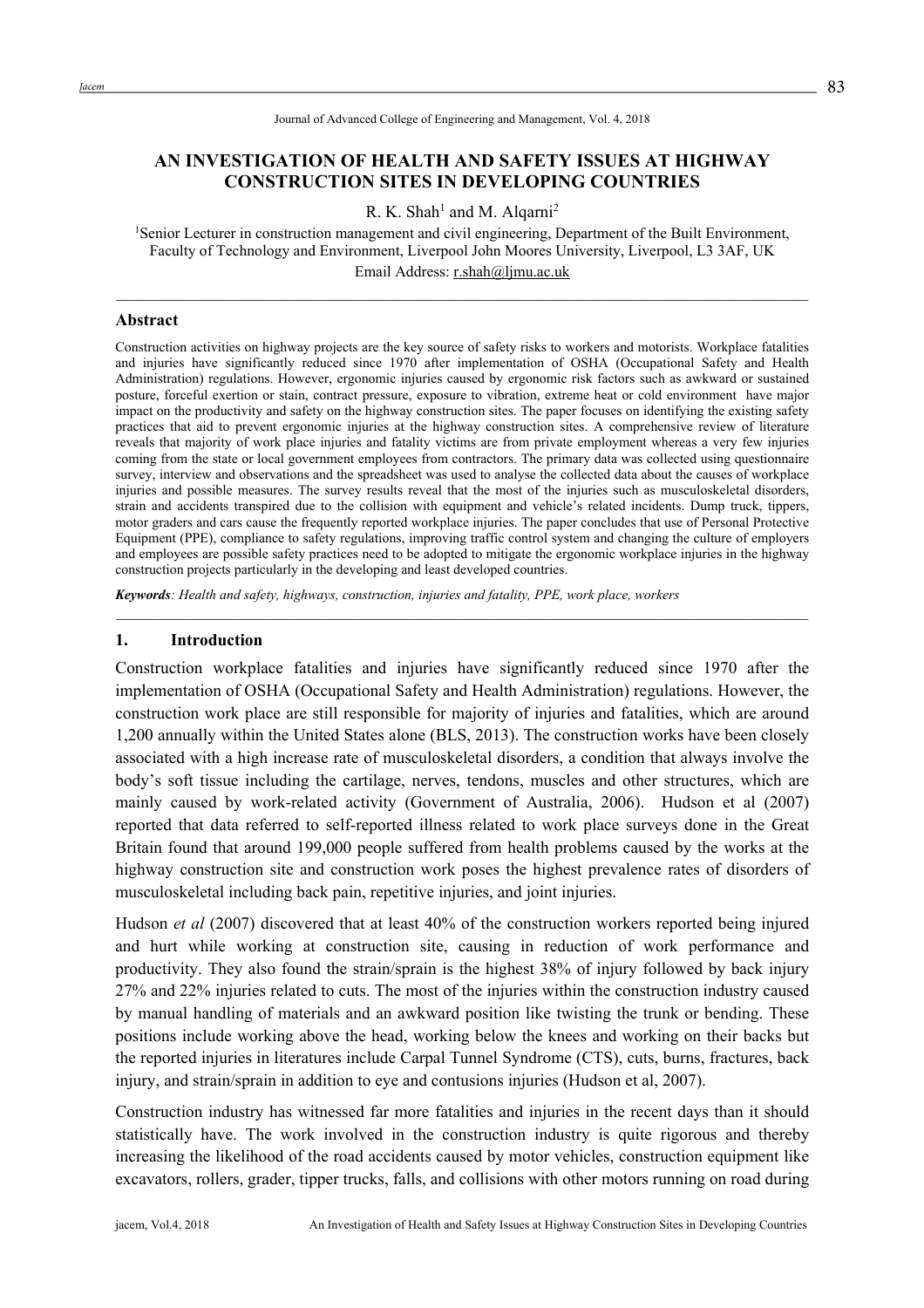repair and maintenance (Hudson et al, 2007).In this context, it is necessary to ensure that there are safe working place for workers at highway construction and repair sites. Hence, this paper focus on how to address the health and safety issues of the workers at highway construction sites, particularly in the developing and least developed countries. The paper describes past research findings about health and safety issues in the highway construction work place and discusses the possible recommendation for the best practices for improving the health and safety of workers. The rest of the paper is organised under literature review, research methods with data collection and analysis, results discussion, conclusion and recommendation followed by references.

#### **2. Literature review**

A study carried out in the United Kingdom based on some of the possible factors that causes the most of accidents witnessed within the construction industry (LU and UMIST, 2003). The study suggested that everyone including the construction workers to management has a responsibility of carrying and enforcing a safe practice within the construction site, which must follow the management commitments and active employee involvement. In this case, employees need to be aware of the safety policies of their companies and at the same time understand the consequences that are likely to face when one fails to abide by them. Moreover, in such event that employee should allowed to provide their individual inputs on the issues of safety assuming that they will follow it without any external pressure. Employees' participation at workplace might results into increased practical ideas since they are the ones performing the work as well as realizing with a sense of ownership and responsibilities (LU and UMIST, 2003).

# **2.1 General issues of health and safety in construction industry**

It is assumptions that provision of Personal Protective Equipment (PPE) can help in reducing accidents and possible consequences but studies have shown that PPE are yet to be worn 100% of all the time by workers at construction sites. Safety glasses, hardhats, climbing harnesses, gloves, hearing protections among others are substances commonly referred to as PPE. Poor selection of materials and poor fit of PPE has been blamed for site incidents. It is therefore evidence that employers need to choose the most appropriate PPE as well as the selection of materials, equipment and tools. In most of sites, cost is the main determining factor when selecting suitable PPE for workers (LU and UMIST, 2003). In such event that PPE is selected based on the cost which is going to be involved in its purchase, chances that it is found bulky, ill-fitting, more prone to breaking, hot, and impeding performance are always very common.

Past studies reveals that pressurising workers to put on PPE even in the event when no possible risks might occur can be quite counterproductive. As scholars argues, forcing workers to put on PPE even in the event that there is no possible risk related to a particular injury might at time be considered as a joke of the safety program hence such program taken lightly even in the situation where real risk of injury or health hazards exists. For an example, lanyards and climbing gears might get in the way of performing the tasks, which is at hand that might consequently results into a fall or injury? Moreover, over reliance on the PPE might also provide a false sense of security, making the employees to become less aware of the surroundings and the actions (LU and UMIST, 2003).

# **2.2 Health and safety of workers**

The highway construction industry is traitorous since the works have to interact with the public traffic together with heavy construction equipment and vehicles that are operating within the area of construction site. A report of NIOSH exposed that more than 800 highway construction workers were killed in the road construction site with 490 being within their active workspace areas. A higher percentage of these fatalities occurred due to equipment or vehicle related cause (NIOSH, 2001). It is clearly shown in the report that workers who were on foot were equally likely to be struck by the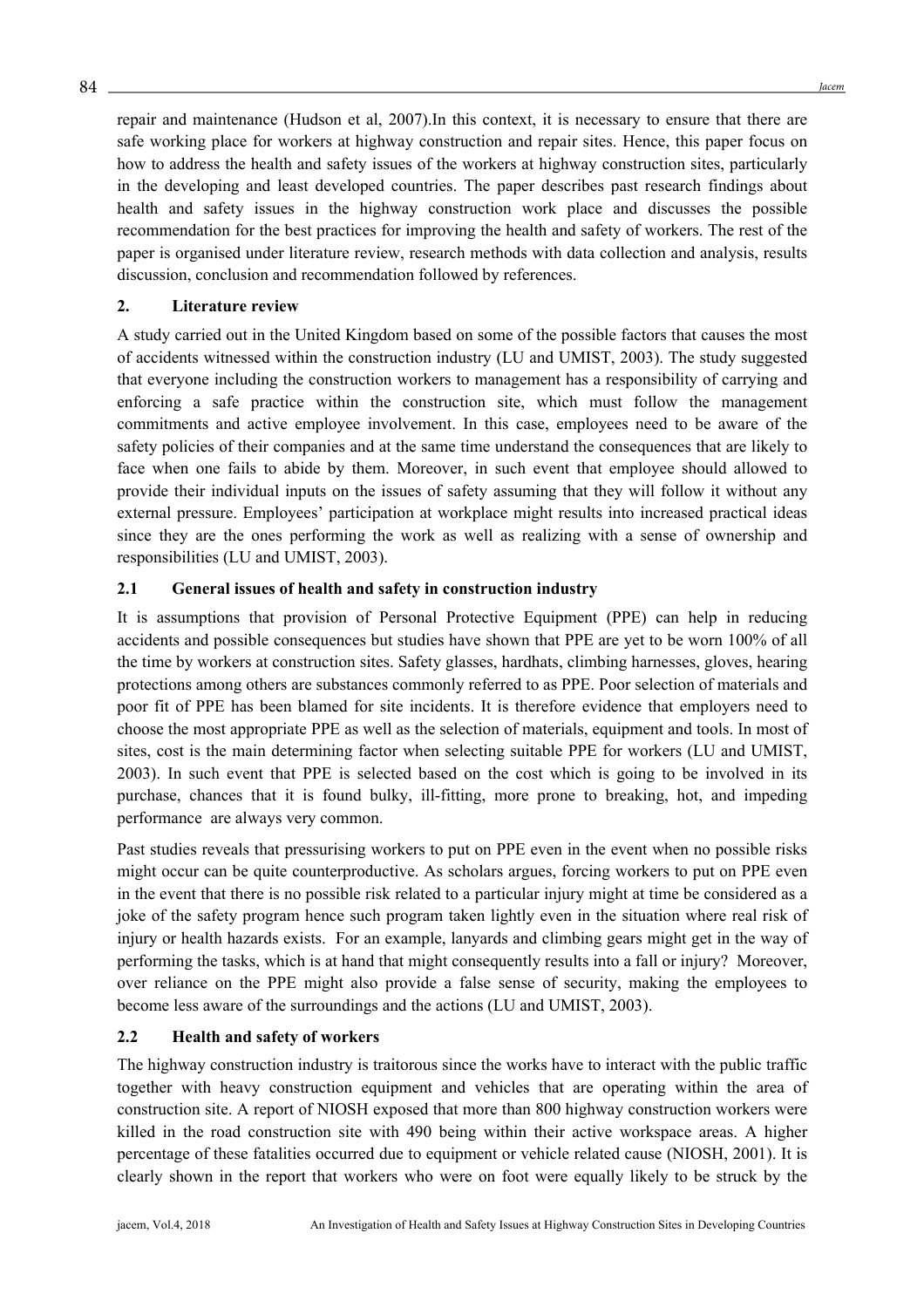construction vehicles just like the way as regular traffic cause accident and injuries. A case study conducted in Kentucky Transport Centre and found that worker safety programs can be very effective in reducing jobsite related accidents that can occur both to the workers at the highway construction sites as well as the public passing (Pratt, Fosbroke and Marsh, 2001).

## **2.3 Rumble strips and Balsi Beam**

Numerous studies have suggested the use of rumble strips that are portable in improving the safety at the highway construction sites. Rumble strips are design to produce a warning that is vibratory and audible, which can draw the attention of the drivers to some existing control signs of speed (Dmochowski, Mohan and Zech, 2005). They reported that mix reactions on how effective rumble strips can be utilised in ensuring work place safety among the highway construction workers. Similarly, few studies have concluded that rumble strips can help reduce the speed of a moving car and trucks and hence preventing the possibility of occurrence of injury on the persons at the highway construction site. However, other studies have reported somehow different results indicating that rumble strips can only reduce such chances by a very limited margin and at times might fail to prevent the occurrence of construction related accidents along the highway (Dmochowski, Mohan and Zech, 2005).

In case of Basil Beam (BB), it is a portable work zone barrier designed by the transport department of California. This type of device was developed after a worker within maintenance division experienced serious injuries while doing work on foot. BB barrier possess its own tractor-trailer with selftransportation along the road and it can be set up quickly just in a matter of minutes (Araya, 2006). BB is useful in protecting the site workers at work place from possible errant vehicles that are travelling along the highway at a high speed. Itcreates about 30 feet of the work zone and it is mainly useful in the potholes repairs, short-term patching, sawing joints, median work, bridge repair, and sign repair among other possible repairs that might be involved within the highway. The device is popular because of its ease of installation and its capability of improving the safety of workers at the highway work place (Araya, 2006).

#### **2.4 Safety climate**

The "safety climate" idea has been generated out of the common beliefs that the most of the accidents are not necessarily caused by workers who are perceived to be careless but rather by control failure, which is the ultimate responsibility of the management (Mohamed, 2002). This term "safety climate" was a phrase developed to explain the perceptions of the employees in the importance of giving safety and healthy a priority within a construction industry. Literatures have discussed different areas that are strongly believed to be having some impacts on the safety climate of a construction organisation. These factors include work competence, work pressure, appraisal of work hazard and physical work environment, personal risk appreciation, involvements of workers in decision-making process, supervisory environment, supportive environment, procedures and rules, communication, and commitment by management (Mohamed 2002).The problems of safety within the highway construction sites are always as a direct result of the inconsistency involved by those enforcing the regulations and policies related to the safety and health of workers found in such construction sites. Hence, work hazards, together with the personal perception of the associated risks to those hazards might have some serious effects on the safety climate of the company (Mohamed 2002).

#### **2.5 Robotic safety cone**

Robotic Safety Cone (RSC) developed by the University of Nebraska is designed in a way that it has the ability of travelling with mobile maintenance/construction operations. Within the safety cone, a small motor is fitted at the base of cone that provide power to move. The application of this device can help to reduce the chances of a worker when stuck by traffic and the cone could be moved in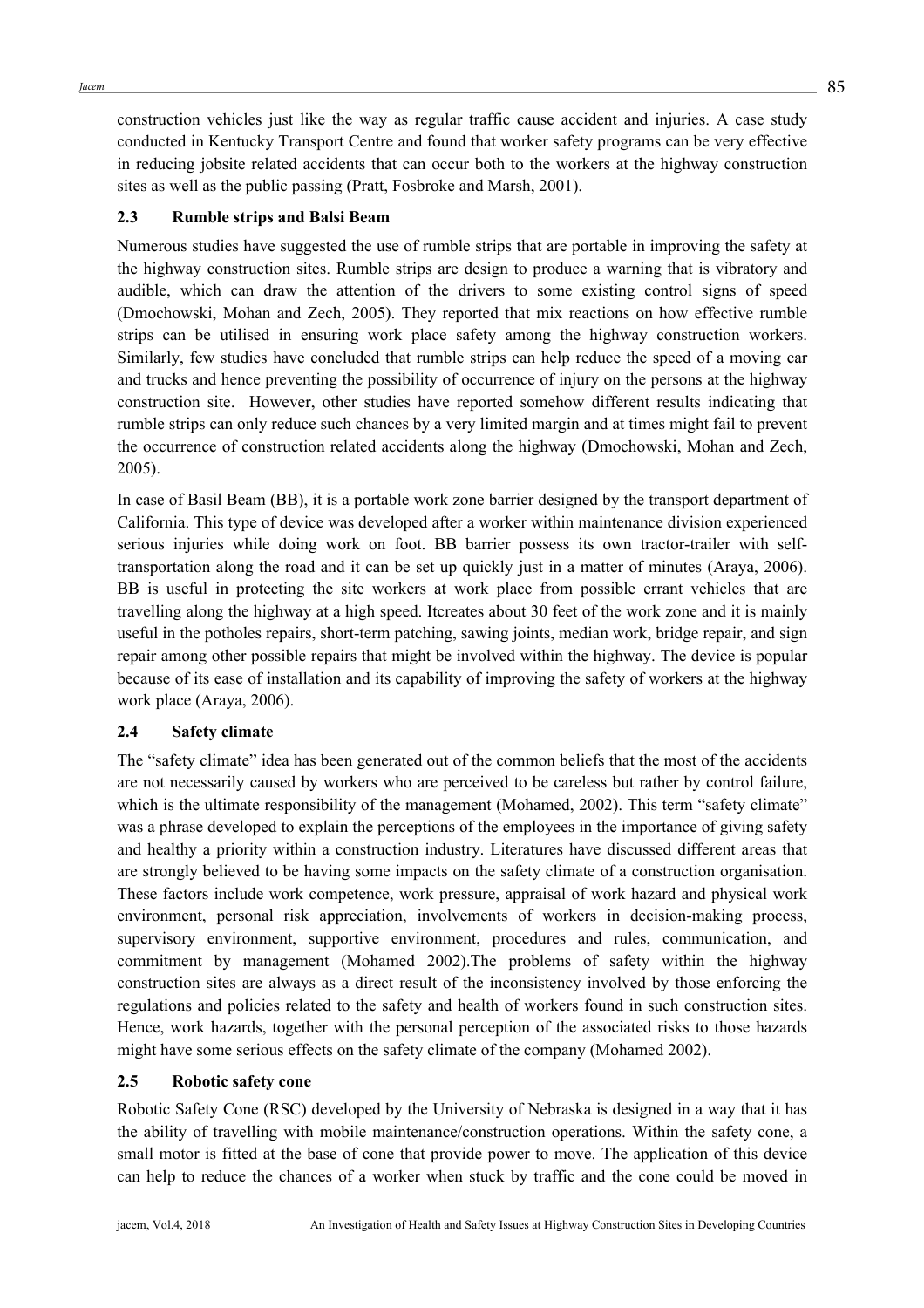mobile operations (Farritor, 2002). When workers are close proximity with a moving traffic at work place, it helps to reduce the likelihood of accident severity. The only instance when there will be worker interface with the safety cones is at the initial set up and removing period after the operation. The development and research on RSC comprises the cost reduction of the safety cones and improving the path planning of the cone (Farritor, 2002). Even though the prototypes have recently been developed and successfully tested but the device is unobtainable for commercial practice.

# **2.6 Prequalification of highway contractors**

Since the idea of contractor prequalification for highway project began, safety is considered as a key factor within the prequalification process. Some agencies in various governments have taken an approach that prequalification is more defined in their safetyrecords. These agencies require specific limit of safety performance from the contractors. They do this by introducing common measures of safety that the contractor has to pass through like data originating from the occupational safety and health administration and the ratios of experience modifications (Rules Governing Prequalification Privileges, 2007).

#### **3. Research methodology**

The study is adopted mixed research method that includes both quantitative and qualitative approach. The secondary source used to conduct the systematic review of literatures. The findings from literature were summarised and used them to design a questionnaire survey for gathering the quantitative research date form the ongoing highway construction projects. Moreover, qualitative data collected via interviews from workers and site professionals about health and safety issues. Observations taken place to understand and verify actual situation of the health and safety issues at the highway construction workplace as part of quantitative research data.

The interview provides an opportunity to researcher to analyse the respondent views and gather information that is more reliable. This approach ensured that the validity and reliability of information was upheld. The use of observation method was motivated by the need to observe real life interaction of workers in their work environment. This was necessary to analyse and appreciate the health and safety measures that the workers adhere to in their working environment. Moreover, a review of health and safety records and regulations was conducted with aim of ensuring that there was a baseline for comparing actual health and safety issues with workers at road construction sites.

A random sampling method was selected to identify targeted the response among construction professionals within highway construction projects. Moreover, one-one interview via designed questionnaire to collect data and site observation was also used to validate the data. Fifty responses were used to analyse the data and present the research findings associated with health and safety issues in the highway construction. The data collected during the study was analysed both qualitatively and quantitatively data analysis methods. The collected data were first edited for consistency, readability and completeness. Univariate analysis was done first as a process of identifying the numerous proportions of the outcome of the study. These included health and safety issues faced by construction workers, and the measures taken towards preventing such health and safety hazards within the construction project. Moreover, data collected from physical observation of the highways construction site, past literatures and in-depth interview were analysed carefully to generate themes that were aligned according to the study objectives.

#### **4. Data analysis and results discussion**

Primary data was collected with a questionnaire survey that was conducted within the highway construction projects in Saudi Arabia. A total fifty questionnaires were distributed to workers and construction professionals associated with highway construction projects via online survey tool. The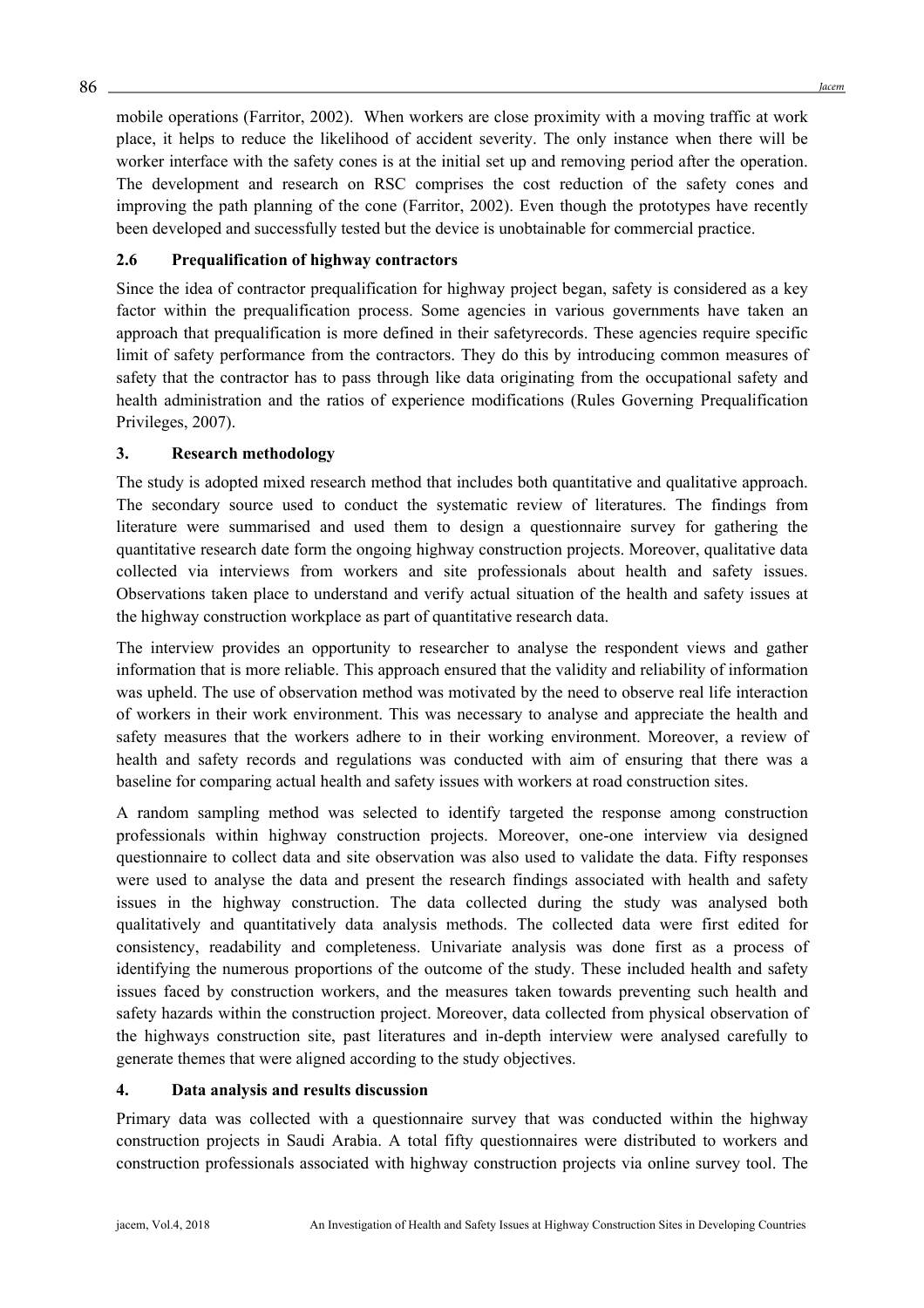$Jacem$   $87$ 

potential respondents such as consulting Engineers, project managers, consulting engineers and causal labours/workers are target randomly and some site observations were carried out to identify the actual situations on the highway construction sites.

## **4.1 Demographic information of the respondents**

This section presents the type of individuals who were involved within the construction project, their current position and work experience. Based on the figure presented below, study participants included project managers (8%), consulting engineers (10%) and labours (82%) with several years of experience in the road construction projects. From the above figures, it is evident that labourers represented the highest number of participants with project managers and consulting engineers being the least represented in the study.

# **4.2 Safety and health issues at workplace**

The respondents were requested to identify the security concerns at their work places in highway construction sites. Different issues allied to workers' security were discovered at road construction sites in the survey. The findings from each questions are discussed in the following sub sections.

# **4.2.1 Personal protection equipment (PPE)**

In response to question related to PPE, majority of responded suggested that safety glasses and hard hats as the most common types including hand gloves, hearing protection, dust mask and chaps but these are not available most of time at construction site. Many respondents believed that safety glasses should be more comfortable and resembling sunglasses to wear them during all day. The respondents indicated that PPE is a very important instrument on the daily operation of construction activities but construction companies have responsibilityto purchase steel toe boots and gloves of different variety for different applications. Some participants reported that there was problem with safety belts and hard hats and they argued that it was counterproductive to make the use of hardhats be compulsory for all operations, even on the ones that do not pose threats of falling overhead objects.

Moreover, some respondents believed that safety vests are hazardous and uncomfortable with work but a common suggestion among them was to purchase of reflective shirts instead of safety vests. This would provide less material and better fit and less change to catch in equipment at the highway construction site. The best way in which the supervisors can enforce the usage of PPE is to stop the job, which was found common idea among participants. The respondents also believed that training was important just the same way having the right PPE would was perceived to be important. The common findings indicated that having PPE would not have any importance if the employees do not know how to use them in a proper way.

#### **4.2.2 Heavy equipment operations**

The common concerns raised by the respondents are the big demand of working back-up alarms fitted in the construction equipment. The survey exposed that back up was either not installed on all the equipment or not functioning correctly. Other than alarms, the use of horns and flashing lights was widely stated. It also confirms that the most operators regularly experience poor visibility within equipment cabs and mostly depends on the instruction provided by workers to get themselves away from the equipment instead of the other way round.

Majority of respondents suggested that being aware of the surrounding with alert system would be useful tool to completing the job itself. However, one of respondents highlighted that "it is necessary remove all non-essential equipment and workers from work zone so that visibility could improve and obstruction could be reduced on the way of the equipment movement." It is also necessary to fixed more mirrors in equipment and regularly cleaned it. Other concerns raised by the workers were the lack of proper communication between the operators and the supervision staffs on the site. The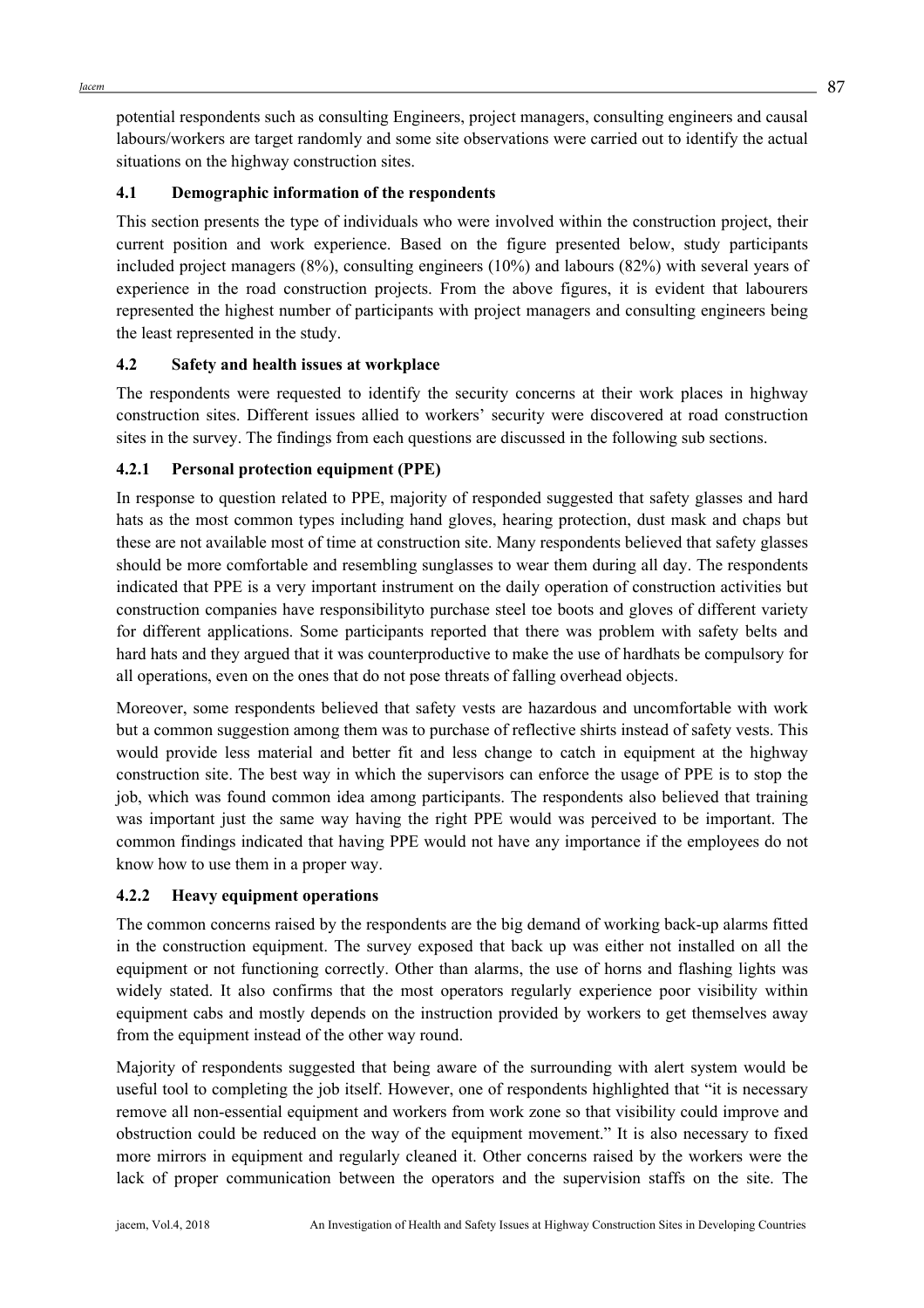respondents suggested mobile phones or Walk i.e. Talkies might improve communication and assisting the operator to keep track of the worker and working place conditions.

#### **4.2.3 Fall from heights and fall protection**

This was another safety concern raised by some of the respondents in survey. The most concerns regarding fall protection was the fact that no employee reported wearing any PPE. However, respondents indicated that they experienced fewer accidents when there was proper usage of fall protection and additional training specifically on confined workspaces and hands-on is necessary. The appropriate use of lifelines and rescue training would be useful. Moreover, the respondents highlighted that each individual should provide PPE when climbing to work at height and the majority of fall incidents occur when workers are climbing in and out of trucks. In addition to having proper skip pads, bracing ladder and handrails on the side of dump bed, respondents suggested to have a training on three points of contact. Lack of proper housekeeping and jobsite cleanliness was reported as a safety concern for another contributing factor into falls. The adequate training and PPE must provide to prevent work place injuries and incidents from trips, slips and falls.

#### **4.2.4 Heavy equipment rollovers**

The largest concern among the workers regarding heavy equipment was lack of sufficient safety training of equipment operations at the highway construction work place. There is need for special training operators on the type of equipment they would be applying on the job site, not the general equipment that is usually used on other specific jobs. One respondent raised that seat belts are missing in some construction equipment. Rollover protection devices need to be in good working condition at all times. One of the respondents expressed his disbelief that operators should working on slopes in which they are not comfortable and trained for. Another respondent suggested that tire pressure need to be checked 2 to 3 times a day. Putting the indicators of angle in each equipment as well as determining the centre of gravity of each equipment is another action need to be considered seriously. Overall, knowledge of equipment, good visibility and giving attention to the surrounding were some of the top measures suggested by the respondents to avoid accidents related to heavy construction equipment.

#### **4.2.5 Head/ hand/ eye injuries**

This was the most prevalent safety concern raised by the workers. Almost all the employees reported cases of hand/head/eye injuries. In fact, they had a major concern with such injuries though they acknowledged that such accidents could be avoided by putting on a proper Personal Protection Equipment (PPE) like safety shoe, hand glove, ear and dust masks and glass. Lack of stock at construction site is another issue, which is necessary for all jobs within the highway construction site. Induction training and common sense among the workers would help to eliminate the most of injury related PPE.

#### **4.2.6 Hearing and visibility**

As mentioned previously, the most construction companies do not provide hearing protections at same level of hard hats. Lack of proper enforcement was evident that high numbers of responded that hearing protection is responded as not applicable. It was apparent that most of the respondents and construction companies were less concerned with the hearing protection because they thought that it is the responsibility of government to provide hearing test and eye test on a yearly basis. With respect to public traffic accidents within highway construction zone, it appears that the respondents had a lot of concern based on the kind of responses witnessed in this survey. The participants argued that there is need for enforcing slower speed limits. Others even stated the need of placing more police officers at highway construction sites to control the speeding traffic. Message board with specific and updated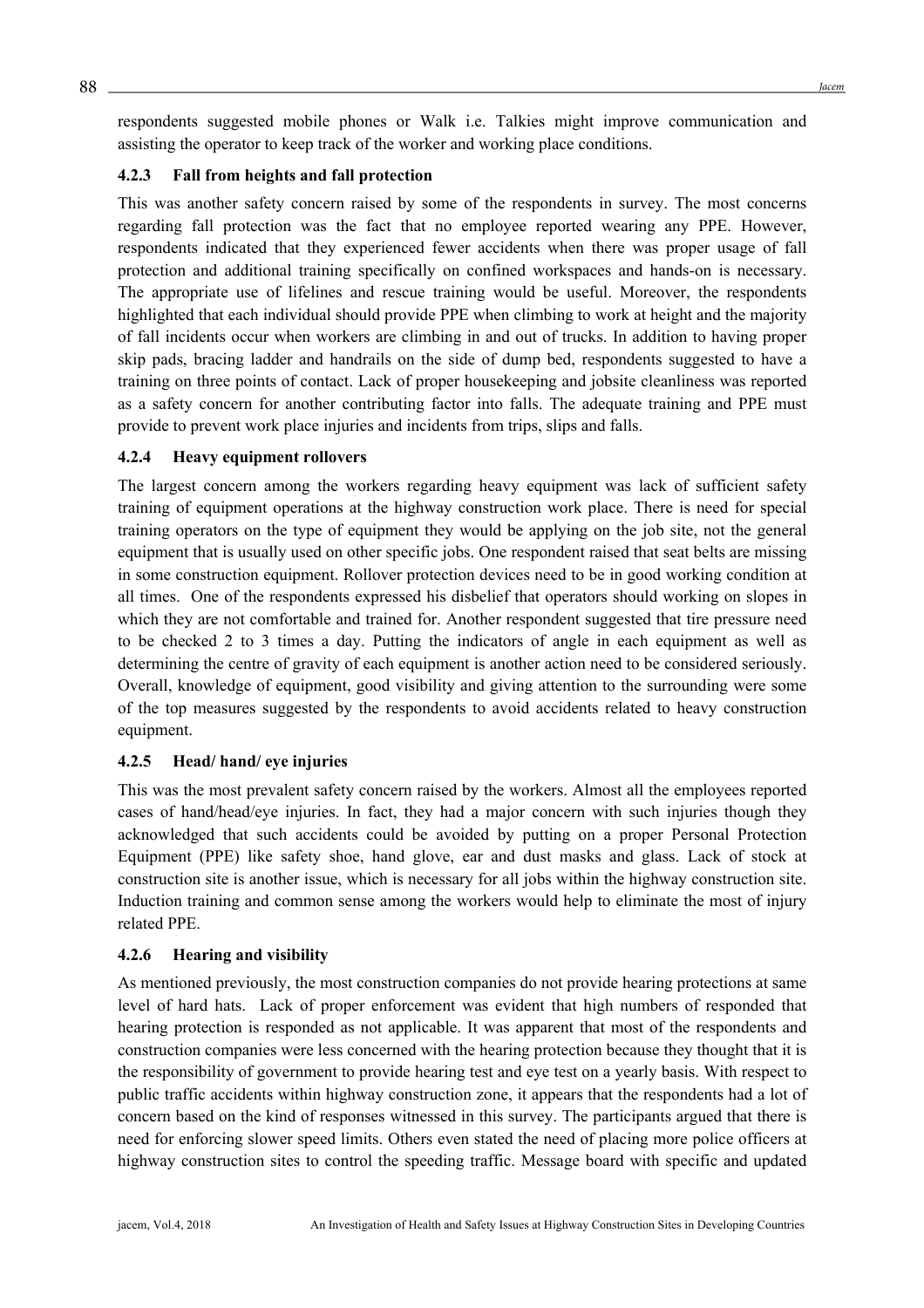information and sign would be helpful to control the vehicle speed. They argued that barricades could be safer than just using signs while closing the roads. Enforcement by police was identified as the effective means to avoid traffic accidents near highway construction zones.

## **4.2.7 Workplace injuries**

In response question related to workplace injuries, respondents listed a few including those that results from injuries that are minor like smashed fingers and cuts on legs in addition to sprained shoulders and back injuries. It is worth noting that the most respondents never listed accidents within their survey but the accidents are likely within highway construction sites if proper measures are not control at construction site safely.

# **4.2.8 Existing practices of managing safety**

In response to existing practices of managing safety at the highway construction sites. Survey results (see table 1) expose that communication of safety information and lesson learned from highway construction sites to the employees made a dominant contribution with a mean score of 4.04. This was followed closely by safety being considered to be important just the same way of getting the job done with a mean score of 3.93 and the third being the employees believe that it is their responsibility to maintain their safety and health at construction sites.

| Management of site                                                                                             | N  |     | 2    | 3    | 4    | 5    | Mean | Std. Dev | Rank |
|----------------------------------------------------------------------------------------------------------------|----|-----|------|------|------|------|------|----------|------|
| Safety<br>information<br>and<br>lesson<br>learned from construction sites are<br>communicated to the employees | 50 | 3.9 | 9.3  | 7.8  | 32.5 | 45.2 | 4.04 | 1.18     |      |
| Safety is considered to be important<br>just like of getting the job done                                      | 50 | 1.3 | 14.2 | 6.6  | 44.8 | 32.9 | 3.93 | 1.05     |      |
| Employees believe that maintaining<br>safety is workers responsibility                                         | 50 | 1.3 | 11.9 | 14.1 | 46.7 | 26.7 | 3.86 | 0.99     |      |

|  |  | Table 1: Treatment of safety issues at highway construction sites |
|--|--|-------------------------------------------------------------------|
|  |  |                                                                   |

Additionally, the respondents were asked to provide their views about how safety concerns and problems are addressed at the workplace. Results showed that majority respondents (49%) disagreed and 29% strongly disagreed but 10% agreed and 7% strongly agreed that such cases are addressed very quickly while 5% were unknown (see figure 1).



Furthermore, the respondents were asked their appreciation about working in safely environment at construction site. Result exposed that 40% disagreed that they are working safely at the construction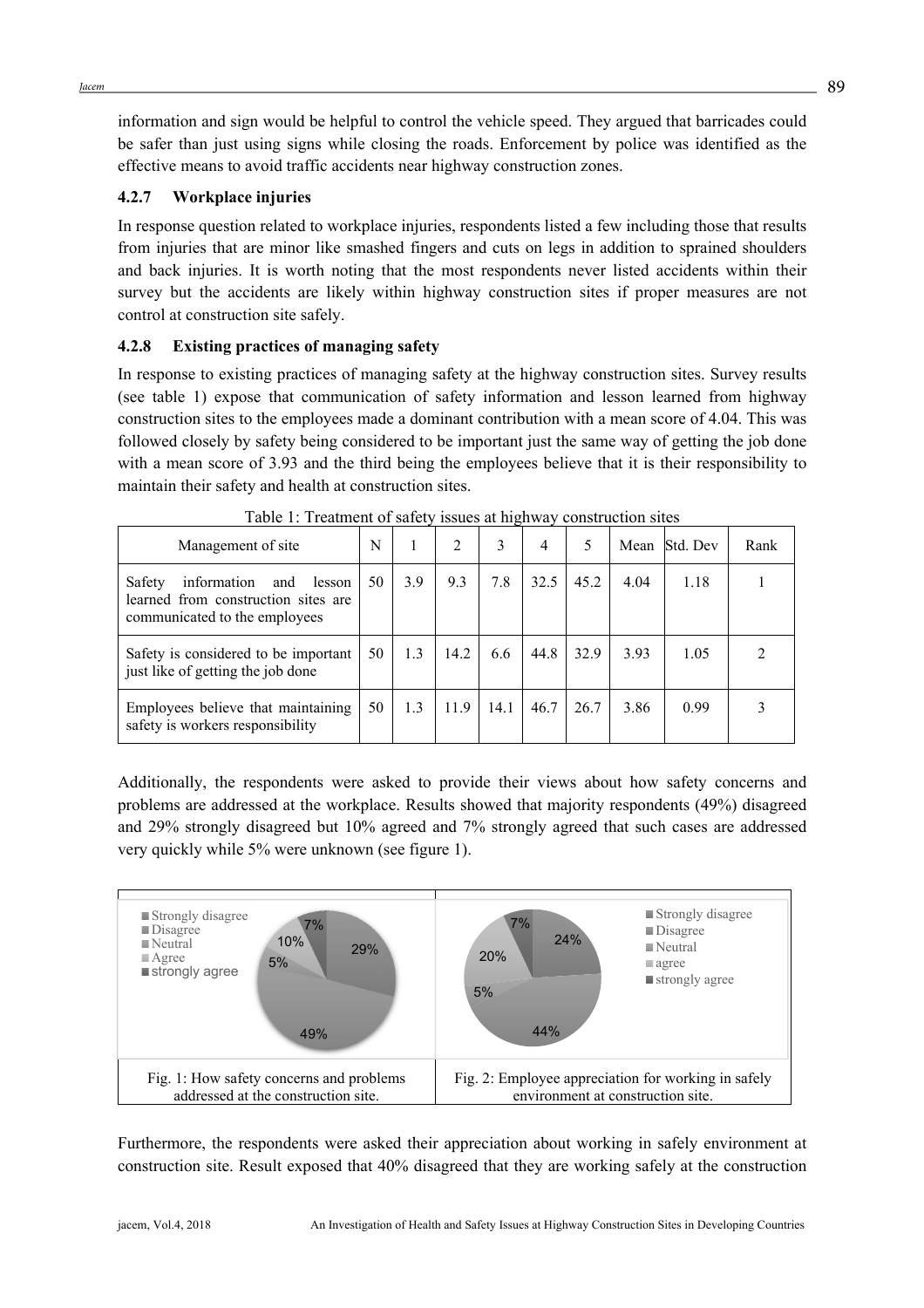but 20 percent agreed that working safely (see figure 2). This figure is evident that majority workers unhappy for the safe working environment and any encouragements for adhering to safety procedures at the highway construction sites.

#### **4.5 Key factor poor safety at work place.**

The respondents were requested to state the reasons why they thought Saudi Arabia was considered poor record in health and safety in highway construction projects. The survey result exposed that absent of H & S monitoring body at work place is major factor and lack trained supervisor and PPE cause least important factor for poor safety records (figure 3).



Fig 2 Key factors for poor safety at work place

# **4.6 How to improve highway worksite safety**

In a response to question about how to improve worksite safety during construction process, results show mixed suggestions. The first suggestion was to use sensors or cameras mounted near the equipment or vehicle to help detect objects that are in blind areas. A part from increasing training to the truck drivers, the respondents also suggested that the use of rear-mounted cameras on larger trucks like dump trucks and pickup trucks might decrease the likelihood of any backing up accidents. Other suggestions were to use a back-up alarms to keep the workers attentive, use of tractors that poses closed cabs, and usage of auto-shutoff when dealing with moving operations so that the operator is thrown from the seat and engine will automatically go off. The respondents also emphasized on the need of proper PPE as well as additional training and management commitment in improving site safety.

# **4.7. Current practice of reduction in health and safety risks**

In response to a question about current practice of reducing safety risk, respondents highlighted that workers are at a high risk either of fatal and nonfatal accidents working upstairs or on the ground along the roadside. Currently there are different practice being implemented to reduce health and safety risks at the construction site such as creating a department for the safety and training of members on safety operations, remove chemical and environmental risks, surround the site with temporary fences, using safety signs information in the site and engineers control the aspect of health and safety.

#### **4.8. Lack of health and safety regulations**

The respondents were asked why health and safety regulations not being implemented in construction project. The respondents expressed that contractors do not offer health and safety orientation to their workers how to protect themselves while at work. These cause workers highly susceptible to accidents while working on these projects. Workers are not motivated to continue adhering to safety procedures when working on highway construction projects. Another reason highlighted by respondents that there is the absence of trained safety personnel in highway construction projects to provide daily safety induction and monitor safety practices of workers about their safety. Additionally, the absence of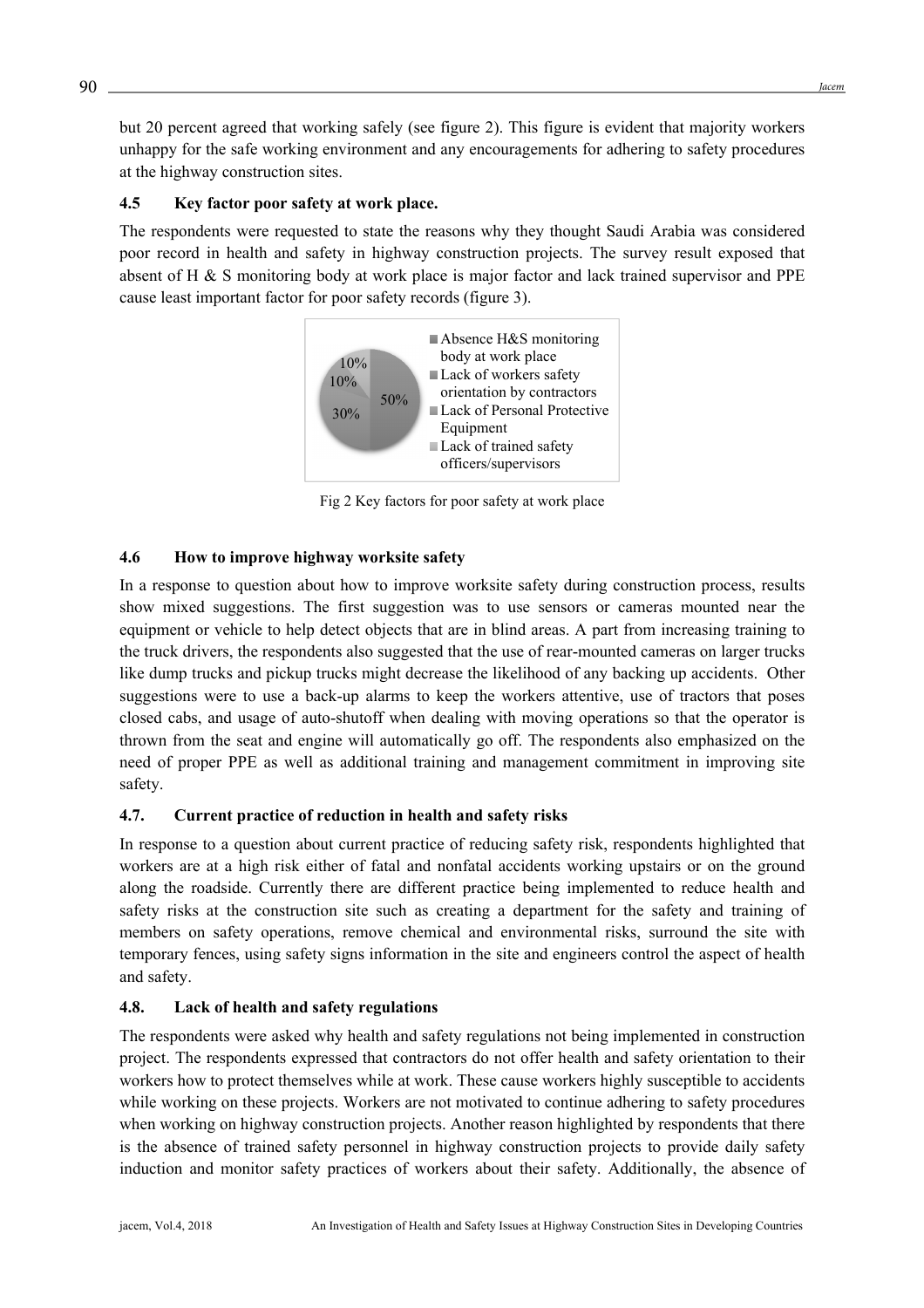trained safety personnel implies that there is nobody to administer first aid for minor injuries and maintain safer highway construction site.

#### **5. Results Discussion**

From the above data analysis, it is evident that there exist many safety concerns within highway construction sites. Most of the fatalities within the construction industry occur at the work zone due to collision with equipment and vehicle related incidents. This study reveals that the frequently reported causes of injuries at the construction site are truck, surfacing and road construction machinery and cars. However, the literature review indicates that the majority of fatality victims at the work place are from private employment and only few around thirteen percentage are coming from state or local governments. Fatalities involving workers on foot normally struck by a moving vehicle is the most common accidents at workplace. Apart from the equipment and vehicle-related hazards, literatures have also reported that highway construction workers are at high risk of death or injury from the contacts with overhead power lines, fall from structures or machinery, explosion of gas line, or struck by materials or objects that are falling. According to the survey findings, it revel that there are no government agencies controlling health and safety regulation properly in Saudi Arabia. The reason is that contractors have no set rules to adhere and no consequences for their actions. The second reason for the poor ranking of safety is that contractors do not offer health and safety orientation to their workers causing the workers highly susceptible to accidents while working on these projects.

Third reason for the low ranking in health and safety is the absence of trained safety personnel in highway construction projects. This means that there are no people to train other workers about their safety while working on highway construction projects. The absence of trained safety personnel implies that there is nobody to administer first aid for minor injuries and this greatly influences the poor safety ranking at work place. The last reason for the poor ranking in H&S is the lack of protective equipment for personnel working at construction site. The provision of protective equipment such as hardhat that protects from head injuries.

Moreover, survey findings exposed that workers are not motivated to continue adhering to safety procedures when working on thehighway construction projects. This is proved by the fact that a high number of respondents advocated that they never praised for adhering to safety procedures. It is important that some workers would feel motivated by just being praised for adhering to safety practices. This would make them more willing to such procedures even in the future causing the reduction in injuries and fatalities at highway construction sites. The findings also support that highway construction poses a potential risks for musculoskeletal disorders and its associated injuries. It is obvious that sprains/strains are the most prevalent types of injury that result into the back part of the body mainly affected, which is similar findings from the review of existing literature (NIOHS, 2001) and past survey in construction health and safety.

Furthermore, the survey also reported that highway construction industry poses the highest prevalence rates for musculoskeletal disorders such as back pain, repetitive strain injuries and joint injuries. Similarly, highway workers reported that materials are handling manually and the most construction companies encourages their employees to use back belts. However, literature shows that it does not recommend the usage back belts in preventing injuries. Hazards in lifting might vary from one job site to another, hence the need of having lifting training. Before any attempt to develop any kind of training program, there is a need for the company to evaluate the site of the job and materials that will be utilised throughout the process of construction. Scholars believe that proper set up of site at the start of the project might help prevent back injuries (Kim, Ryoo, Kim and Huh, 2013). Sufficient amount of proper material and equipment handling like forklifts and handcarts need to be available so that workers do not develop a feeling that they always have to move the materials manually (Kim,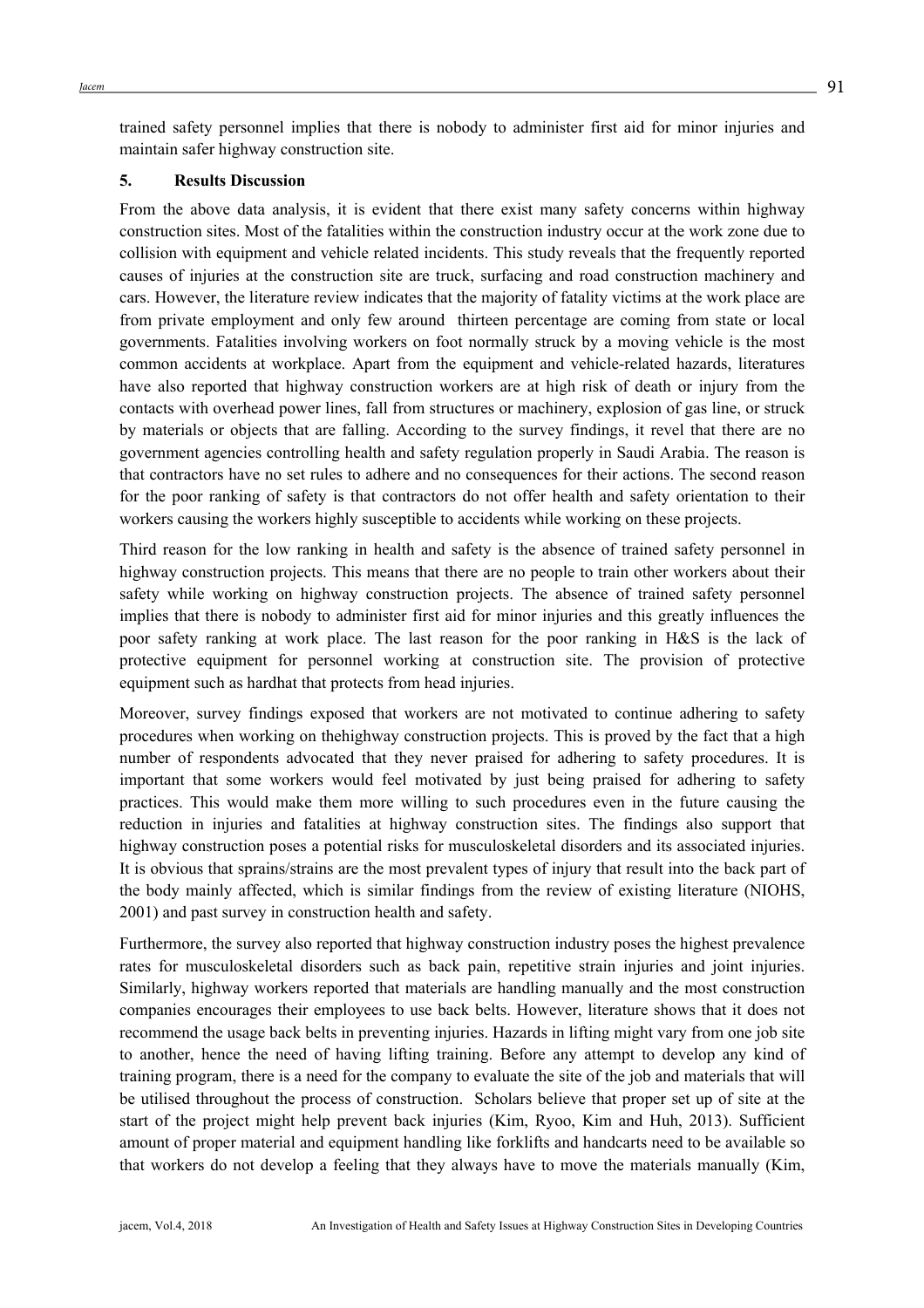Ryoo, Kim & Huh, 2013). There is great need of training to employees on the type of material handling and use of equipment. There is great need for highway construction individuals to involve the occupational safety training involving the roadway safety policies and actions that have direct affect to all individuals using road and workers associated with road construction activities.

#### **6. Conclusions and Recommendations**

The study concludes that highway construction workers are constantly at a high risk either of serious fatal and nonfatal injury while working upstairs or on the ground along the roadside construction. Each year, a dozen of workers are killed and a large numbers of workers sustained serious injuries. Vehicles and equipment that operates around the work zone are responsible for more than half of the work fatalities within the industry. Historically, efforts of reducing equipment and vehicle related injuries within the construction industry has majorly focused on improving the devices of traffic control and configuration of the work zone in order to minimize confusion that might arise from moving individuals and equipment within construction zones. It has widely been believed that injuries will be highly minimized by reducing collisions.

The study also discovered that highway contractors do not motivate their employees into adhering to safety procedures during construction. Motivational methods may include simple things such as praising workers for adhering to safety procedures. Therefore, contractors should have a culture of recognizing the efforts that construction workers make in ensuring that they are safe. This would help in improving safety of workers and reducing injures at work place.

Moreover, the OSHA approach to work safety, which mainly involves around proper and frequent use of Personal Protective Equipment as well as being constant to compliance to safety regulations must be implemented at all times so that safety of the workers could be ensured. Other approaches that protects the workers from hazards include improving the organisation's culture on safety and the usage of incentives to reward those who embrace safe practices. How a highway construction industry chooses to protect their workers might be unique depending on the organisation itself though all construction organisations are required to follow safety guideline strictly set by OSHA. In other words, there is need for a safety program to encompass OSHA compliance together with unique and broad safety policy and it was for this reason that this study had focused on how to improve safety issues at highway construction site.

The absence of legislations to govern health and safety in construction projects was found as the reason for poor records of health and safety. Therefore, there is need for the government to come up with health and safety legislations for the construction industry. Examples of these legislations include the requirement to provide all workers with safety equipment when working on the construction projects and offering basic safety training prior to commencement of construction work. Additionally, these legislations should be accompanied by penalties for non-adherence. These penalties would serve as deterrence to practices that would pose health and safety risks to highway construction workers.

Finally, it is also recommended that future study should focus on the identifying in depth health and safety issue in the highway construction sites with different geographical areas and different project complexity level. Benchmarking is necessary to compare the improvement in the safety issues after implementing the recommendation. As highway construction and maintenance activities evolve, new safety hazards and measures are likely to be identified according site conditions and adopted construction technology. Continuous research is required to improving the safety and health of workers and reducing serious injuries and fatality at the highways construction sites.